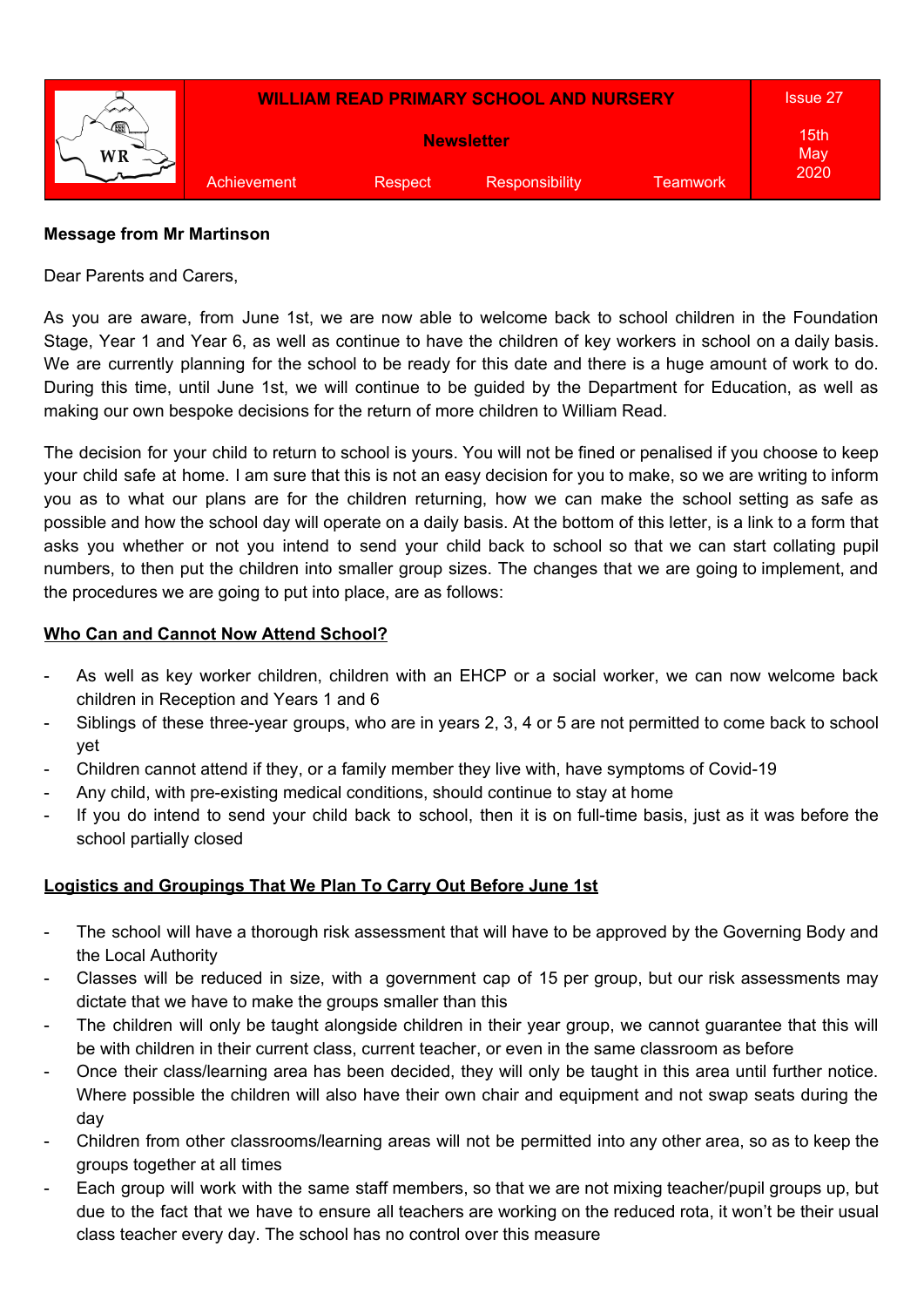

- Each class will have a teacher and teaching assistant for lessons, plus a midday assistant at lunchtime
- To ensure that there are no large groups of children converging together, we will have staggered breaks and lunchtimes, to keep groups smaller during the children's playtime. We will also be using the outdoor learning opportunities where possible
- The school will adopt a one-way corridor system, whereby, they walk along the left-hand side, so as to avoid immediate contact with other children and adults. We will ask for the classes to use their exterior doors to reduce traffic through school.
- We will ensure that toilets are not overpopulated and that numbers in there are kept to an absolute minimum
- The children will not line up for school dinners, and instead, will eat their lunch in their classrooms

### **How Will Learning Work In The Classroom?**

- The children's desks will be spaced apart as far as possible, and the children will work in a socially distanced space, as best as we can possibly enforce
- Play equipment will continually be cleaned, especially after pupil use in lessons, or after break and lunchtime
- Soft play items, and toys, will be removed as they are more difficult to clean
- All of the surfaces that children, or adults, continually touch will be cleaned continually throughout the day. This includes desks, light switches, handrails, toys, books, sinks and chairs
- The children will be given their own stationery, in a plastic zip wallet, and they will not share this stationery during lessons
- We will ensure that resources are not brought to and from home, unless it is your child's reading book
- We will continually ensure that the children wash their hands and that personal hygiene is a high priority throughout the day
- One to one reading with the teacher is not going to happen, as it has done previously, so it will be important that this continues at home

#### **Other Guidance and Information**

- The school will have a cleaner on site all day, ensuring that all areas that the children are working and playing in, are continually cleaned and sanitized
- The school has a plentiful supply of hand sanitizer bottles, free standing hand sanitizers, cleaning products, bleach for after school cleaning and disinfectant wipes for all hard surfaces and ICT devices
- Once we know how many children are intending to return to school, we will inform you of the drop-off and pick up arrangements, but there will be a staggered approach to this, and the different groups of children will have slightly different times, so as to not have large groups of children and parents in the same area at any one time
- Until further notice, parents will not be allowed onto the playground or inside the school building. The children will be met at the front gate, at the drop off time and brought back here at the pickup time. There will be a one way system in place to help this.
- Due to lack of space, and definite congestion problems, the back gate to the school will not be used for either drop-off or pick up until further notice. Parents will have to bring their children on foot, where we will operate a one-way system for drop off and collection.